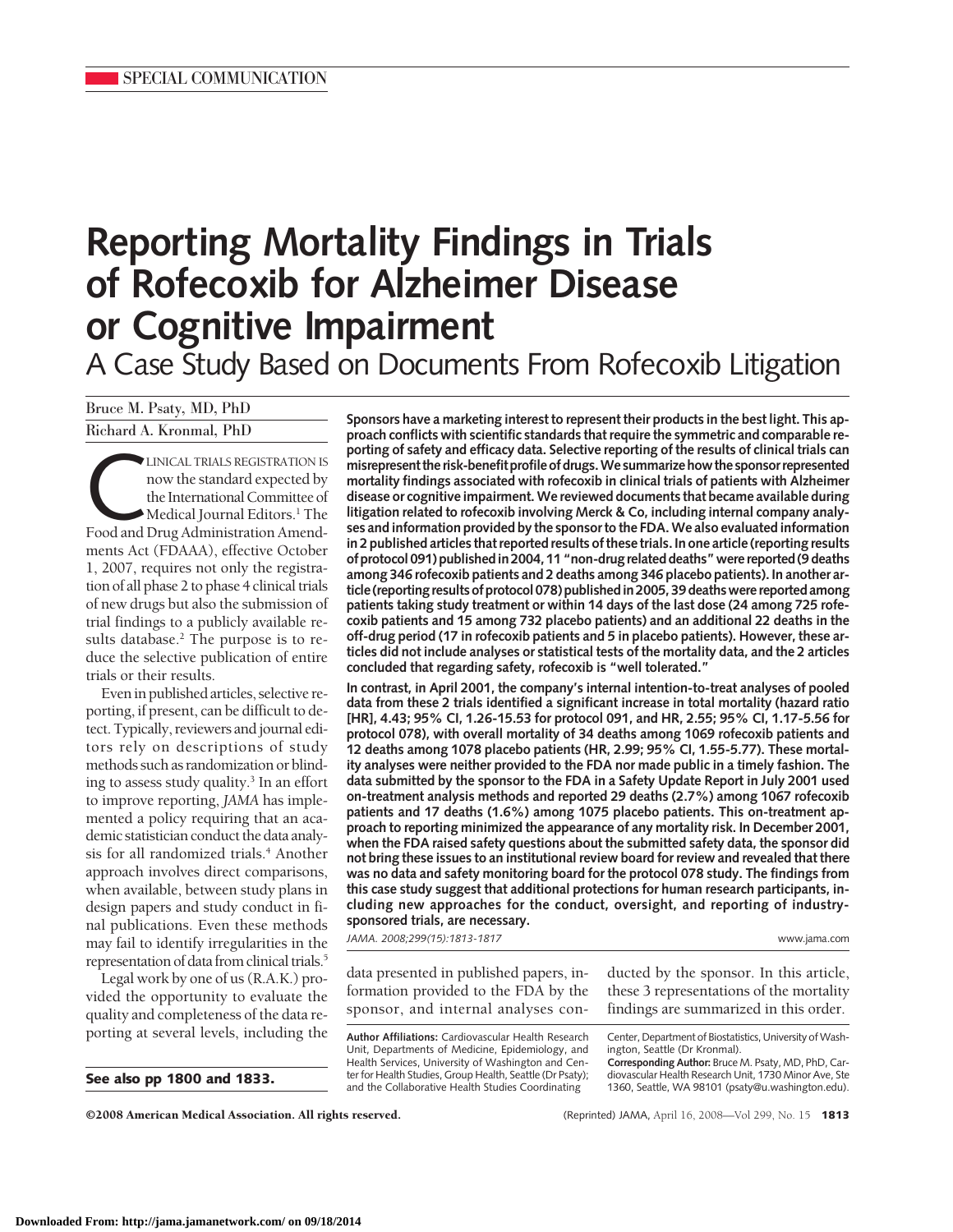#### **Data Sources**

In the course of work for a plaintiff's attorney in a lawsuit about rofecoxib,<sup>6</sup> one of us (R.A.K.) reviewed a large number of company documents and materials submitted by the company to the FDA. Data sets from the trials evaluating rofecoxib in the setting of Alzheimer disease were also provided, and they were reanalyzed by one of us (R.A.K.). This analysis relied on and was based on the raw data files produced by the company and submitted to the FDA. The data were in the form of SAS data files, tables, program code, value, and variable labels. The Alzheimer disease studies differed from many other Merck trials because the analysis plan for safety data was based on an intention-to-treat analysis. As a result, mortality event information was available not only for the on-drug period but also for off-drug follow-up of most patients. Like the APPROVe and VICTOR trials,<sup>7,8</sup> the Alzheimer disease trials followed patients after they had discontinued the study drug until the end of the trial, an approach that permitted intention-to-treat analyses for the mortality end point.

Documents consulted for this article (references 11-17) are available at http://www.biostat.washington.edu /research/Rofecoxib.

### **Trials of Rofecoxib in Alzheimer Disease**

The sponsor conducted 3 clinical trials (known as protocol 078, protocol 091, and protocol 126) to assess the effects of rofecoxib on the occurrence or progression of Alzheimer disease.

According to the published report,<sup>9</sup> protocol 078 enrolled 1457 patients older than 65 years with mild cognitive impairment and randomly assigned them to blinded treatment with rofecoxib, 25 mg, or placebo.<sup>9</sup> Patients were recruited at 46 US study sites between April 1998 and March 2000.<sup>9</sup> The planned duration of the study was 24 months, but because the event rate was lower than anticipated, the study was extended to 48 months. The primary end point was the development of Alzheimer disease. In this study,<sup>9</sup> rofecoxib was associated with a statistically significantly higher risk of diagnosis of Alzheimer disease than placebo (hazard ratio [HR], 1.46; 95% confidence interval [CI], 1.09-1.94; *P*=.011).

According to the published report,<sup>10</sup> protocol 091 randomly assigned 692 patients older than 50 years and diagnosed with possible or probable Alzheimer disease to blinded treatment with rofecoxib, 25 mg, or placebo. Patients were recruited at 31 US study sites from February to September 1999.<sup>10</sup> The planned duration of the study was 12 months. The primary end point was reduction in cognitive decline measured by the Alzheimer's Disease Assessment Scale. In this study, there was no difference in risk of progression of Alzheimer disease between treatment groups.10

The sponsor had started another trial, protocol 126, which was similar to protocol 091.<sup>11</sup> This study had randomly assigned 382 patients to rofecoxib and 376 to placebo.<sup>11</sup> Protocol 126 was terminated early (in March 2001) because protocol 091 had shown no benefit. Details about this trial were never published, and it is unclear whether follow-up was complete.

#### **Published Data on Mortality**

In trials 078 and 091, the company collected investigator-reported adverse events and adjudicated certain cardiovascular events and all deaths.The published versions of both protocol 091 in 200410 and protocol 078 in 2005<sup>9</sup> provide information about mortality in the text of the articles, but without reporting any statistical analyses or statistical tests. For protocol 091,<sup>10</sup> the report states: "There were no drug-related deaths during the study. Non-drug related deaths occurred in 11 patients (9 in the rofecoxib group and 2 in the placebo group) while taking study treatment or within 14 days of the last dose." Deaths that may have occurred more than 14 daysafter thelast dosewere not reported. Regarding safety, the authors conclude that "Rofecoxib was generally well tolerated by the elderly patients in ourstudy,whichisconsistentwith results from previous clinical trials in patients with osteoarthritis."<sup>10(pp70-71)</sup>

For protocol 078, the report states: "A total of 39 deaths occurred in patients who were taking study treatment or from fatal adverse events that started within 14 days of the last dose (24 or 3.3% for rofecoxib and 15 or 2.1% for placebo).

. . . There were an additional 22 deaths in the off-drug period (17 in patients assigned to rofecoxib and five in patients assigned to placebo); 12 of these (11 in the rofecoxib group and one in the placebo group) occurred more than 48 weeks after treatment discontinuation."<sup>9(p1210)</sup> The report also states: "In addition to evaluating efficacy, the present study provided important placebocontrolled data on the safety of rofecoxib 25 mg over periods of up to 4 years in an elderly population.... Rofecoxib was generally well tolerated by the elderly patients in the study, consistent with results from prior clinical studies in osteoarthritis (Langman et al, 1999; Reicin et al, 2002) and AD (Reines et al, 2004). The overall incidence of adverse experiences, serious adverse experiences, and discontinuations due to adverse experiences were [sic] similar or only slightly increasedfor rofecoxib *vs* placebo."9(p1212) The overall impression created by this report, for which 8 of 11 authors are employees of the sponsor, is that rofecoxib was "generally well tolerated."9(p1212)

### **Data Submitted to the FDA by the Sponsor**

In July 2001, the sponsor filed a Safety Update Report (SUR) with the FDA<sup>11</sup> and reported the mortality findings from studies 091 and 078. Regarding mortality, the SUR concludes: "Therefore, review of the deaths does not identify a specific increased risk with rofecoxib."11(p101) The sponsor's mortality data included in the SUR are presented in the **TABLE**. <sup>11</sup> The report does not clearly describe how the sponsor arrived at the counts in the Table, although deaths that had occurred more than 14 days after discontinuation of the trial drug apparently were not included. In other words, it appears that the sponsor presented only an ontreatment and not an intention-totreat analysis for total mortality.

**1814** JAMA, April 16, 2008—Vol 299, No. 15 (Reprinted) ©2008 American Medical Association. All rights reserved.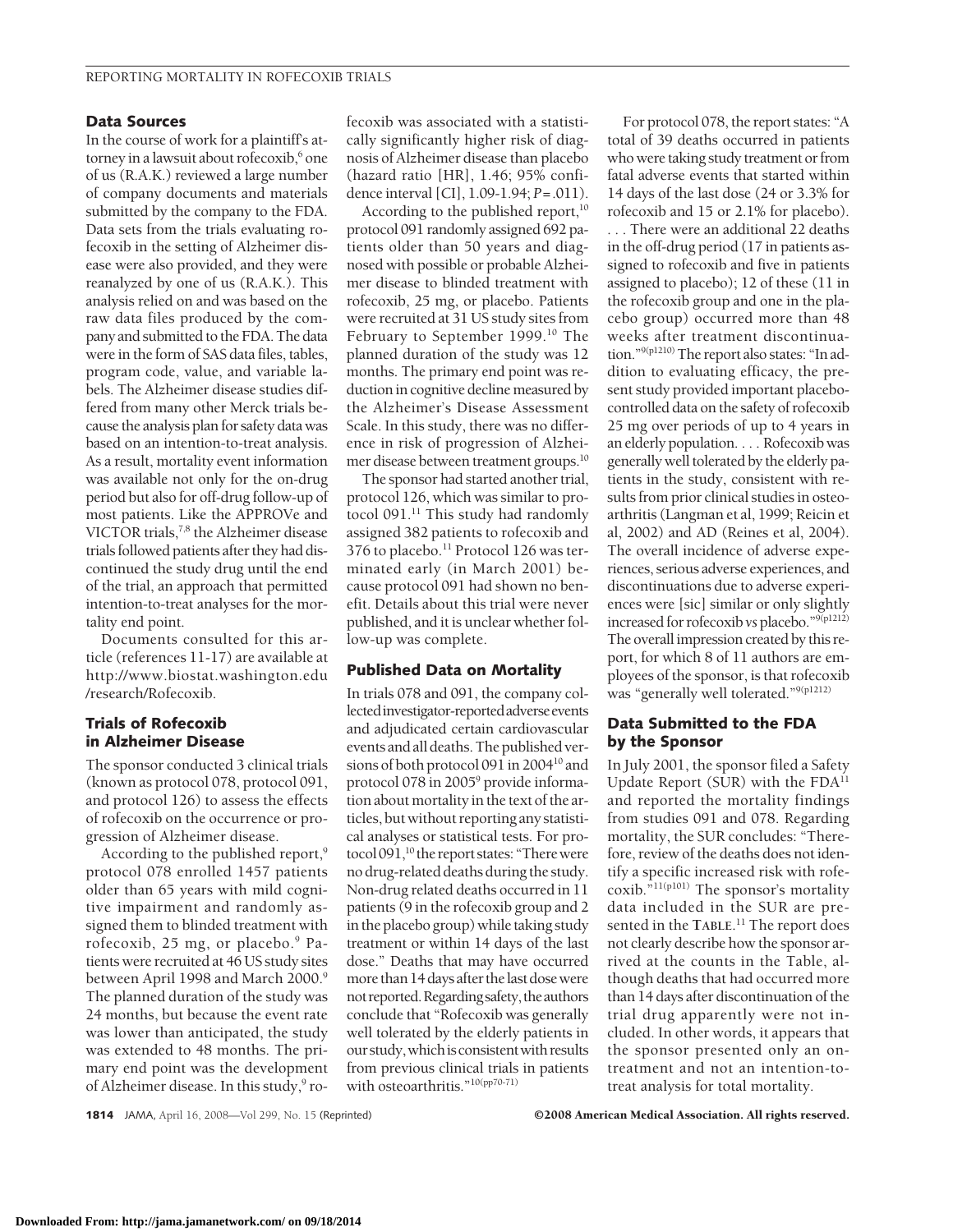|                       | No./Total                         |                                                                      |                                                                                                   |         |
|-----------------------|-----------------------------------|----------------------------------------------------------------------|---------------------------------------------------------------------------------------------------|---------|
| Protocol No.          | Rofecoxib, 25 mg                  | Placebo                                                              | <b>Counting Method</b>                                                                            |         |
|                       |                                   | Sponsor's Data Submitted to the FDA July 2001 <sup>11, a</sup>       |                                                                                                   |         |
| 091                   | 14/346                            | 8/346                                                                | 12 Months of study plus 3 months after trial completion                                           |         |
| 078                   | 15/721                            | 9/729                                                                | On treatment plus 14 days after the end of treatment                                              |         |
|                       |                                   | Sponsor's Intention-to-Treat Analyses in April 2001 <sup>14, b</sup> |                                                                                                   |         |
|                       |                                   |                                                                      | HR (95% CI)                                                                                       |         |
| 091                   | 13/346                            | 3/346                                                                | 4.43 (1.26-15.53)                                                                                 |         |
| 078                   | 21/723                            | 9/732                                                                | 2.55 (1.17-5.56)                                                                                  |         |
| Combined <sup>9</sup> | 34                                | 12                                                                   | $2.99(1.55 - 5.77)$                                                                               |         |
|                       |                                   |                                                                      | Independent Intention-to-Treat Analyses, Including All Data From Studies 078 and 091 <sup>c</sup> |         |
| Cause of Death        | $n = 1069$<br>(2060 Person-Years) | $n = 1074$<br>(2209 Person-Years)                                    | HR (95% CI)                                                                                       | P Value |
| Cancer                | 12                                | 11                                                                   | 1.19 (0.78-2.94)                                                                                  | .41     |
| Noncancer             | 45                                | 18                                                                   | 2.71 (1.57-4.68)                                                                                  | < 0.001 |
| Heart disease         | 21                                | 6                                                                    | $3.84(1.54-9.51)$                                                                                 | < 0.005 |
| Other                 | 24                                | 12                                                                   | 2.15 (1.07-4.29)                                                                                  | < 0.05  |
| Total mortality       | 57                                | 29                                                                   | 2.13 (1.36-3.33)                                                                                  | < .001  |

് from Table 14 on page 42 and the numerators from the text on page 45.<br><sup>b</sup> Source of data: reference 14 (page 5 for 091, page 6 for 078, and page 9 for combined).<br>°Sources of data: data files provided by the sponsor. A

reference 17.

On December 5, 2001, the FDA sent a letter $12$  to the sponsor and asked about the ethics of continuing study 078 based on the excessmortality seenin study 091. The question posed to Merck was: "Please clarify whether the safety monitoring board and the IRB [institutional review board] overseeing these studies are aware of the excessin total causemortality in the Vioxx 25 mg group as compared to placebo (p=0.026) and the trend against Vioxx 25 mg on CV mortality compared to placebo. . . . Have these oversight groups commented on the ethics of continuing study 078 in light of the mortality data?"12 In its response to the FDA, the sponsor reiterated the mortality data and characterized the rofecoxibplacebo findings as "small numeric differences... most consistent with chance fluctuations."<sup>13</sup> The letter from the sponsor also stated: "With regard to dissemination of these data, individual study site IRBs, rather than a single, central IRB are providing oversight for the 078 study. There is no data safety monitoring board. MRL [Merck Research Laboratories] has not provided these data to the individual IRBs because MRL does not believe that a safety issue has been identified. Moreover, the 078 study is still

under blind both to personnel at study sites and to personnel at MRL monitoring these studies. In the absence of a compelling and clear safety issue, MRL has not broken study blind to individuals involved in these studies."<sup>13</sup>

## **The Sponsor's Intention-to-Treat Analyses**

In an April 8, 2001, internal memorandum,<sup>14</sup> several months before the submission of the July 2001 SUR, one of the sponsor's statisticians summarized the combined mortality experience from protocols 091 and 078. The 091 study had been completed, and 078 was still in progress. The mortality data are summarized in the Table.<sup>14</sup> The analysis was based on the intention-to-treat principle and included events occurring during the 1-year study period of protocol 091 plus 14 days and the last follow-up for patients in protocol 078 plus 14 days (median follow-up of 1.7 years). The analysis used the Cox model and adjusted for age and sex. In the sponsor's intention-to-treat analysis. $14$  rofecoxib was associated with an increased risk of mortality in each of the studies. For protocol 091, the HR was 4.43 (95% CI, 1.26-15.53).<sup>14(p5)</sup> For protocol 078, the HR was 2.55 (95% CI, 1.17-5.56).<sup>14(p6)</sup> In a combined analysis, rofecoxib was associated with a 3-fold increase in total mortality (HR, 2.99; 95% CI, 1.55- 5.77).<sup>14(p9)</sup> For an internal meeting to be held on November 6, 2001, the sponsor circulated a slide set that "summarizes the current status of the three AD protocols including a summary of the completed mortality analyses."<sup>15</sup> For the combined data from the 3 protocols (078, 091, and 126), an increased risk of allcause mortality was apparent for both the on-drug analysis (RR, 2.43; *P*=.015)15 and the intention-to-treat analysis (RR, 2.56; *P*=.001).15 In 2003, the sponsor submitted to the FDA the intention-totreat mortality data without detailed analysis or comment.16

#### **Independent Analyses of Data Files**

The Table summarizes the results of an independent analysis conducted by one of us (R.A.K.) of the data files provided by the sponsor in the New Jersey Vioxx litigation, including data through the completion of the 078 trial and the data from study 091.17 Classification of the cause of deathinto the categories shown in the Table was based on data present-

©2008 American Medical Association. All rights reserved. (Reprinted) JAMA, April 16, 2008—Vol 299, No. 15 **1815**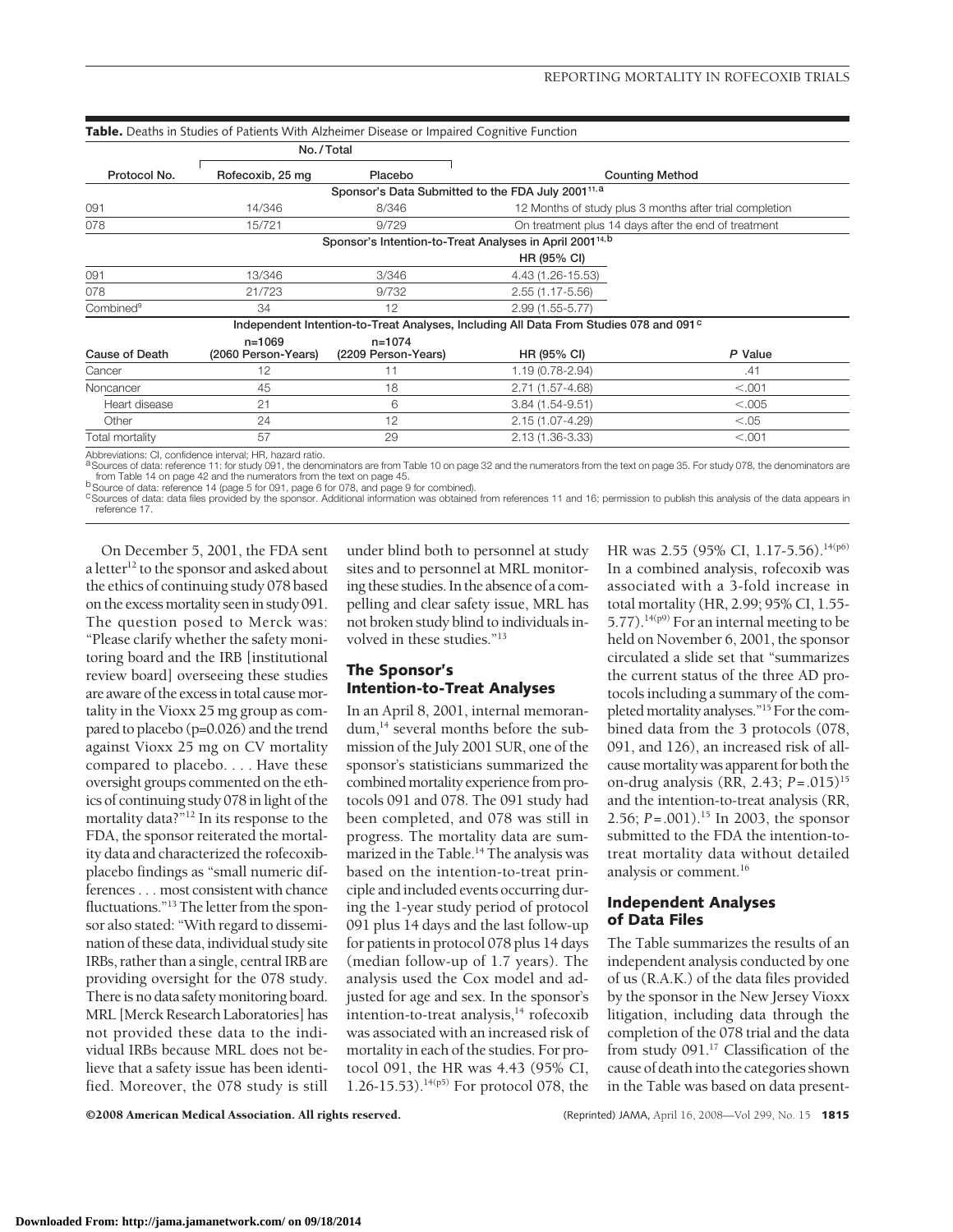**Figure.** Cumulative Mortality Rate by Treatment in the Alzheimer Disease Studies



ed in the July 2001 SUR<sup>11</sup> for study 091 and the Clinical Study Report (CSR) filed with the FDA in July 2003<sup>16</sup> for study 078.<sup>17</sup> This analysis provided evidence of the excess risk associated with rofecoxib for noncancer deaths (HR, 2.71; 95% CL 1.57-4.68; *P*.001). Most of this excess was due to heart disease deaths (HR, 3.84; 95% CI, 1.54-9.51). The independent analysis also confirmed the increased risk of totalmortality (HR,2.13;95%CI,1.36- 3.33; *P*<.001) first identified by the sponsor's statistician in April 2001.<sup>14</sup> The **FIGURE** provides the Kaplan-Meier plot for total mortality.

#### **Comment**

In April 2001, the sponsor conducted intention-to-treat analyses that clearly identified an increased risk of mortality associated with rofecoxib among patients in the Alzheimer disease trials. These combined intention-to-treat analyses were not submitted to the FDA until 2003. The data submitted to the FDA in 2001 used a variety of countingmethods,including on-treatment rather than intention-to-treat analyses, an approach that minimized the appearance of the mortality risk.The FDA raised questions about the findings in the July 2001 SUR, and the sponsor indicated that it had not informed the IRBs of the findings.<sup>13</sup>

In the letter of December 5, 2001,<sup>12</sup> the FDA had also assumed that protocol 078 had an active data and safety monitoring board (DSMB). But the 078 study, which had IRB approval, did not have a DSMB.<sup>13</sup> The only human-subjects protections available to the study participants were those provided by the investigators who were blind not only to the treatment allocation but also to the findings for studywide adverse events, and by the unblinded Merckinvestigators,who did not discern a safety issue. The sponsor's submission of individual adverse event reports over time to the FDA is not adequate for active trialmonitoring.TheFDAdependson the sponsor and the DSMB to alert the agency about any evidence of harm that may be associated with the drug.

The sponsor, having failed to inform IRBs about its own intention-to-treat analysis conducted in April 2001, allowed study 078 to continue for about 2 additional years. In 2002, moreover, the study participants were reconsented for the extension of study 078. During the additional follow-up time, there were approximately 8 excess deaths among those randomly assigned to receive rofecoxib (20 additional deaths among those assigned to rofecoxib and 12 among those assigned to placebo). In this study, rofecoxib was also associated with an increased risk of progression to Alzheimer disease, a finding that was apparent early in the trial (Table 2 in the 078 publication<sup>9</sup>). The mortality findings and the

Alzheimer disease findings would, in our judgment, have prompted a DSMB, if it had existed, to stop the trial early.

After the publication of a review that raised safety questions about cyclooxygenase 2 (COX-2) inhibitors, $^{18}$  a metaanalysis of cardiovascular thrombotic eventsin23rofecoxib trialswaspublished in November 2001.<sup>19</sup> Although the 2 Alzheimer disease studies were included in thismeta-analysis, the authors, 5 of them employeesof thesponsor,didnot take the opportunity provided by this publication<sup>19</sup> to report the findings for total mortality.

The disparity between the mortality results reported in the 2004 and 2005 publications and the mortality findings summarized in the sponsor's internal intention-to-treat analyses is striking. Sponsors have a direct financial interest in their products and a fiduciary duty to shareholders to provide a return on their investment. These interests disqualify sponsors from other important duties, including those normally accorded to DSMBs and IRBs. Failure of the sponsor to inform IRBs of a safety issue violates the trust of those human participants who volunteered to advance science, medicine, and public health.

The recent report on the FDA's oversight of clinical trials by the Office of the Inspector General raises similar questions.<sup>20</sup> Lacking clinical trials registration, the FDA is not able to identify all trials, their sites, and their IRBs.The FDA relies on voluntary compliance to correct violations of regulatory significance. Few FDA inspections are conducted, and they tend to focus on verifying clinical trial data after the fact rather than on the protection of human research participants. All large clinical trials, especially for drugs with known serious risks, should have a DSMB. The minimal registration data set for clinical trials registration<sup>21</sup> should also include information about the independent DSMB as well as the IRB.

Safety analyses can be conducted in 2 ways: by on-treatment analysis or by intention-to-treat analysis. If toxicity occurs when patients are actively taking the drug, the on-treatment approach may be more powerful than intention-to-treat analyses for detecting important asso-

**1816** JAMA, April 16, 2008—Vol 299, No. 15 (Reprinted) ©2008 American Medical Association. All rights reserved.